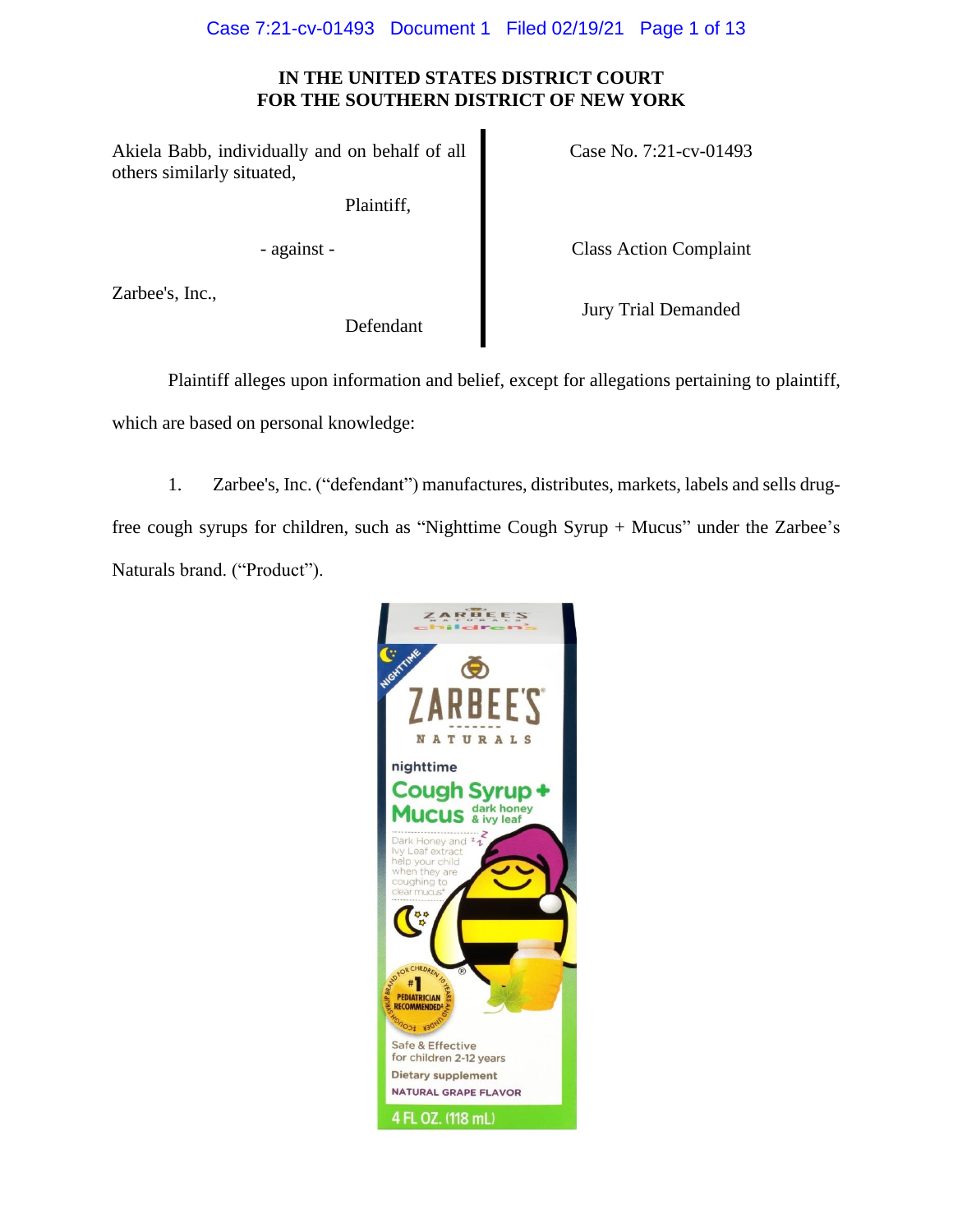# Case 7:21-cv-01493 Document 1 Filed 02/19/21 Page 2 of 13

2. The front label representation includes a bumble bee and an ivy leaf, the sources of the Product's promoted ingredients, dark honey and ivy leaf extract.

3. The side panel emphasizes the Product's "natural" ingredients through the terms "chemical free" and "handpicked natural ingredients."

Dr. Zak Zarbock, a pediatrician and father, couldn't find effective chemical-free products to keep the whole family healthy, so he created his own products including handpicked natural ingredients, whenever possible. The result is Zarbee's Naturals.

Our Children's Cough Syrups are specially formulated, proprietary blends of dark honey made to safely coat the throat and calm occasional coughs.\*

"Dr. Zak Zarbock, a pediatrician and father, couldn't find effective chemical-free products to keep the whole family healthy, so he created his own products including handpicked natural ingredients, whenever possible. The result is Zarbee's Naturals."

Our Children's Cough Syrups are specially formulated, proprietary blends of dark honey made to safely coat the throat and calm occasional coughs.\*

4. Defendant's website and marketing give consumers the impression the Product's ingredients are natural and that its active (those that cause it to have an effect) ingredients are natural:

- NATURAL INGREDIENTS: From vitamins that help support immune systems to cough syrups that soothe, powerful natural ingredients like dark honey, elderberry, & agave form the backbone of our products.
- "Powered by nature"
- "Handpicked, wholesome ingredients"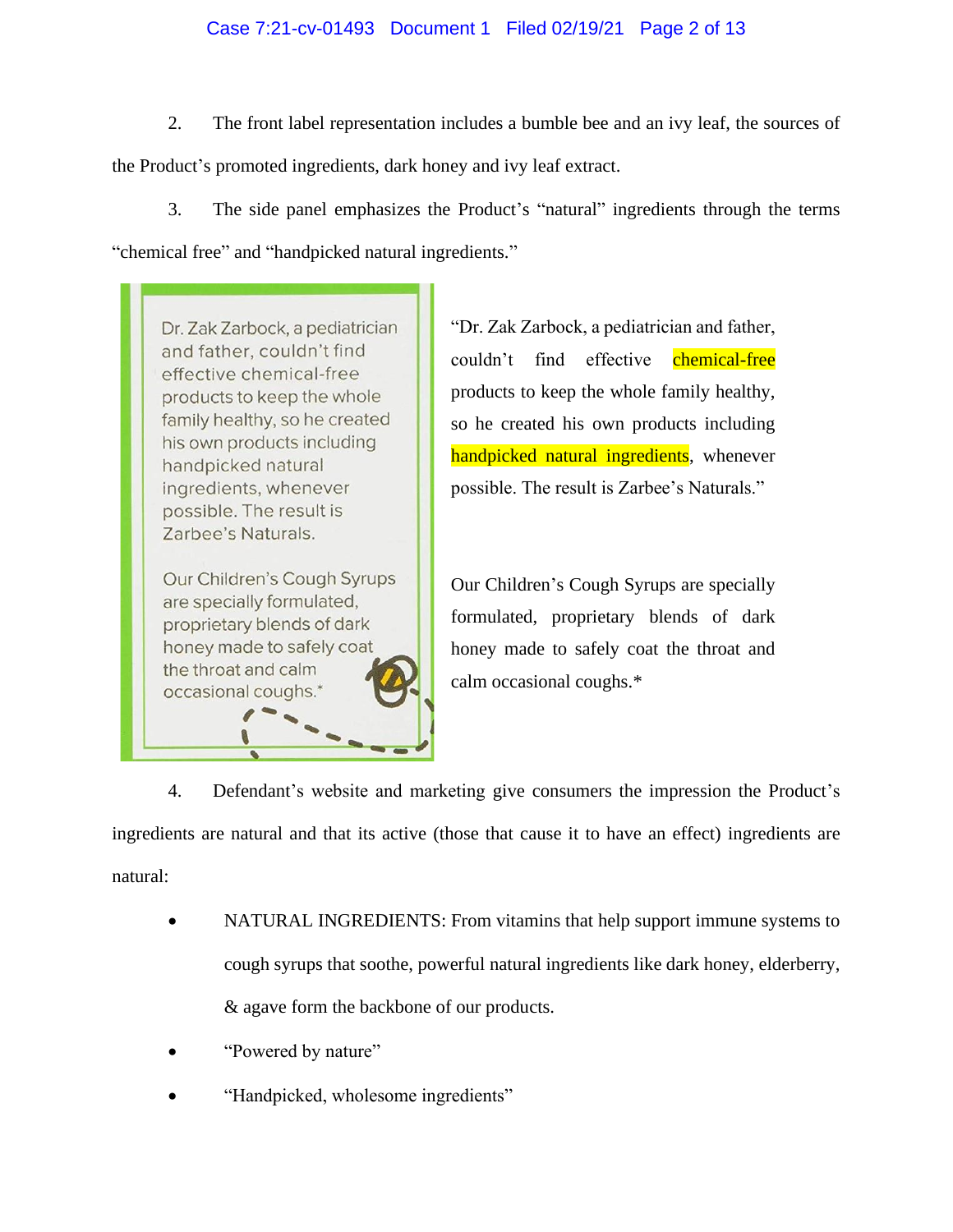## Case 7:21-cv-01493 Document 1 Filed 02/19/21 Page 3 of 13

- Zarbee's Naturals use "handpicked" "wholesome," ingredients consumers will "feel[] good about"
- Zarbee's Naturals products use naturally-sourced functional ingredients to deliver the product benefits.
- Unlike competing products, Zarbee's Naturals products are made with natural ingredients and contain no synthetic, artificial, or highly-processed ingredients or additives.
- Unlike competing products, Zarbee's Naturals products use naturally-sourced functional ingredients to deliver the product benefits.

5. Defendant's website, labeling and marketing make extensive use of testimonials which highlight the Product's "natural" attributes:

- "I absolutely love that it is natural. I love reading the ingredients."
- "It's natural, and tastes like honey."

6. Since the most touted ingredient is natural – honey – consumers will expect that its less touted, yet active ingredients will be natural.

7. The front label statement "Zarbee's Naturals" conveys the message that the product is comprised mainly of natural ingredients and components and that its active or key ingredients are natural.

8. Whether a product is natural is material to consumers because they increasingly seek to purchase and consume products without artificial, synthetic ingredients and made from harsh production processes, for reasons including health, environmental benefit, nutrition and possible adverse reactions to unknown chemical additives.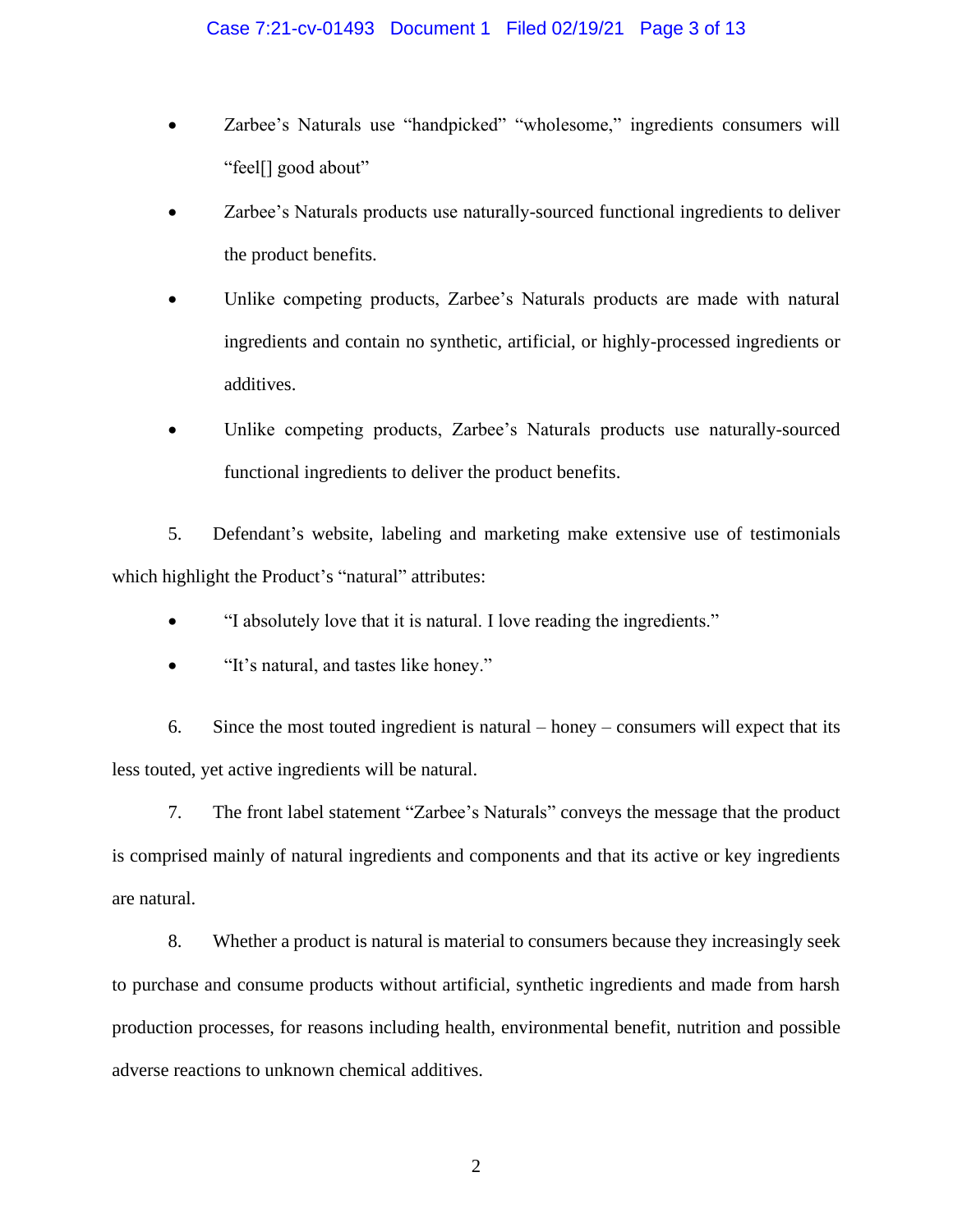# Case 7:21-cv-01493 Document 1 Filed 02/19/21 Page 4 of 13

9. The Food and Drug Administration has not formally defined natural but has established a working definition consistent with their research into consumer understanding of this term, to mean that nothing artificial or synthetic has been included in, or has been added to, a product that would not normally be expected to be in that product.

10. Though the Product's ingredients include Dark Honey, English Ivy Leaf Extract and Grapefruit Seed Extract, it contains non-natural, artificial and synthetic ingredients including melatonin, vitamin C (as ascorbic acid), citric acid and zinc (as zinc gluconate).

| <b>Amount Per Serving</b>                                                                                                                                                 | % DV Children<br>2 through 3<br><b>Years of Age</b> |           | % DV Children<br>4 or More<br><b>Years of Age</b> |          |
|---------------------------------------------------------------------------------------------------------------------------------------------------------------------------|-----------------------------------------------------|-----------|---------------------------------------------------|----------|
| Calories                                                                                                                                                                  | 20                                                  |           | 40                                                |          |
| <b>Total Carbohydrate</b>                                                                                                                                                 | 5 <sub>g</sub>                                      | $3\%$ **  | 10 <sub>g</sub>                                   | $4\%***$ |
| <b>Total Sugars</b>                                                                                                                                                       | 5g                                                  |           | 10 <sub>g</sub>                                   |          |
| <b>Includes Added Sugars</b>                                                                                                                                              | $\overline{5g}$                                     | $20\%***$ | 10 <sub>q</sub>                                   | 20%      |
| Vitamin C (as ascorbic acid)                                                                                                                                              | 34 mg                                               | 227%      | 68 mg                                             | 76%      |
| Zinc (as zinc gluconate)                                                                                                                                                  | 1.7 <sub>mg</sub>                                   | 57%       | 3.4 <sub>mg</sub>                                 | 31%      |
| <b>Proprietary Blend</b>                                                                                                                                                  |                                                     |           |                                                   |          |
| of Dark Honey                                                                                                                                                             | 6 g                                                 |           | 12g                                               |          |
| English Ivy Leaf Extract                                                                                                                                                  | 38 mg                                               |           | 76 mg                                             |          |
| <b>Grapefruit Seed Extract</b>                                                                                                                                            | 38 mg                                               |           | 76 mg                                             |          |
| Melatonin                                                                                                                                                                 | 0.5 <sub>mg</sub>                                   |           | mg                                                |          |
| **Percent Daily Values (DV) are based on a 1,000 calorie diet.<br>*** Percent Daily Values (DV) are based on a 2,000 calorie diet.<br>† Daily Value (DV) not established. |                                                     |           |                                                   |          |
| OTHER INGREDIENTS: WATER, NATURAL FLAVOR,<br>CITRIC ACID                                                                                                                  |                                                     |           |                                                   |          |

11. Though consumers may understand that not every ingredient in the product is natural, they will expect the active ingredients of Melatonin, Vitamin C (as ascorbic acid) and Zinc (as zinc gluconate) to be.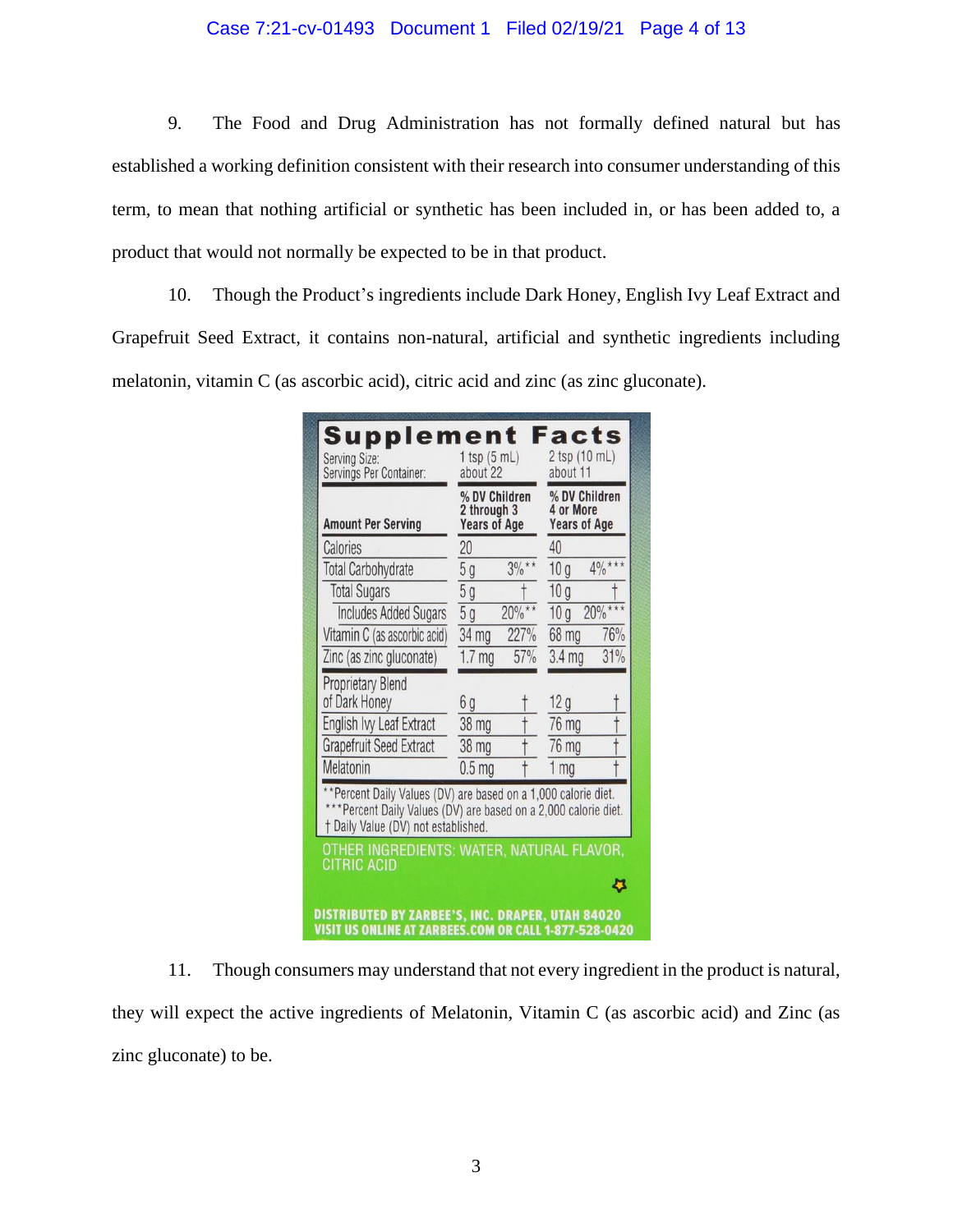## Case 7:21-cv-01493 Document 1 Filed 02/19/21 Page 5 of 13

12. Citric acid can be derived from natural sources (e.g., lemon, lime and orange) or synthetic sources (e.g., chemical reaction and microbial fermentation).

13. The citric acid used in the Product is not the type from natural sources, but from fermentation of the fungus *Aspergillus niger*.

14. After fermentation, the broth is contaminated by leftover biomass, salts, sucrose, and water.

15. Commonly used methods to purify the broth and recover the citric acid include precipitation with lime and sulfuric acid and filtration to produce free citric acid and reaction with calcium carbonate to neutralize the broth and form the insoluble precipitate calcium citrate.

16. Melatonin is a natural hormone that plays an important role in regulating sleep.

17. However, the melatonin in the Product is not a natural ingredient and is obtained through complex chemical synthesis requiring toxic solvents and catalysts.

18. This involves reducing 5-methoxyindole-3-acetonitrile with ethanol and sodium.

19. The resulting product is acetylated using acetic anhydride and glacial acetic acid, then blended with an inert carrier.

20. Zinc gluconate is produced through use of glucose and *Aspergillus* fermentation (oxidation) to generate gluconic acid.

21. After separation and purification, gluconate is neutralized by zinc oxide or zinc hydroxide for preparation of zinc gluconate.

22. The air catalytic oxidation method involves oxidation of glucose by air to produce gluconic acid under the presence of chemical catalysts until the pH value is between 9.0 and 10.0 to be converted into sodium gluconate.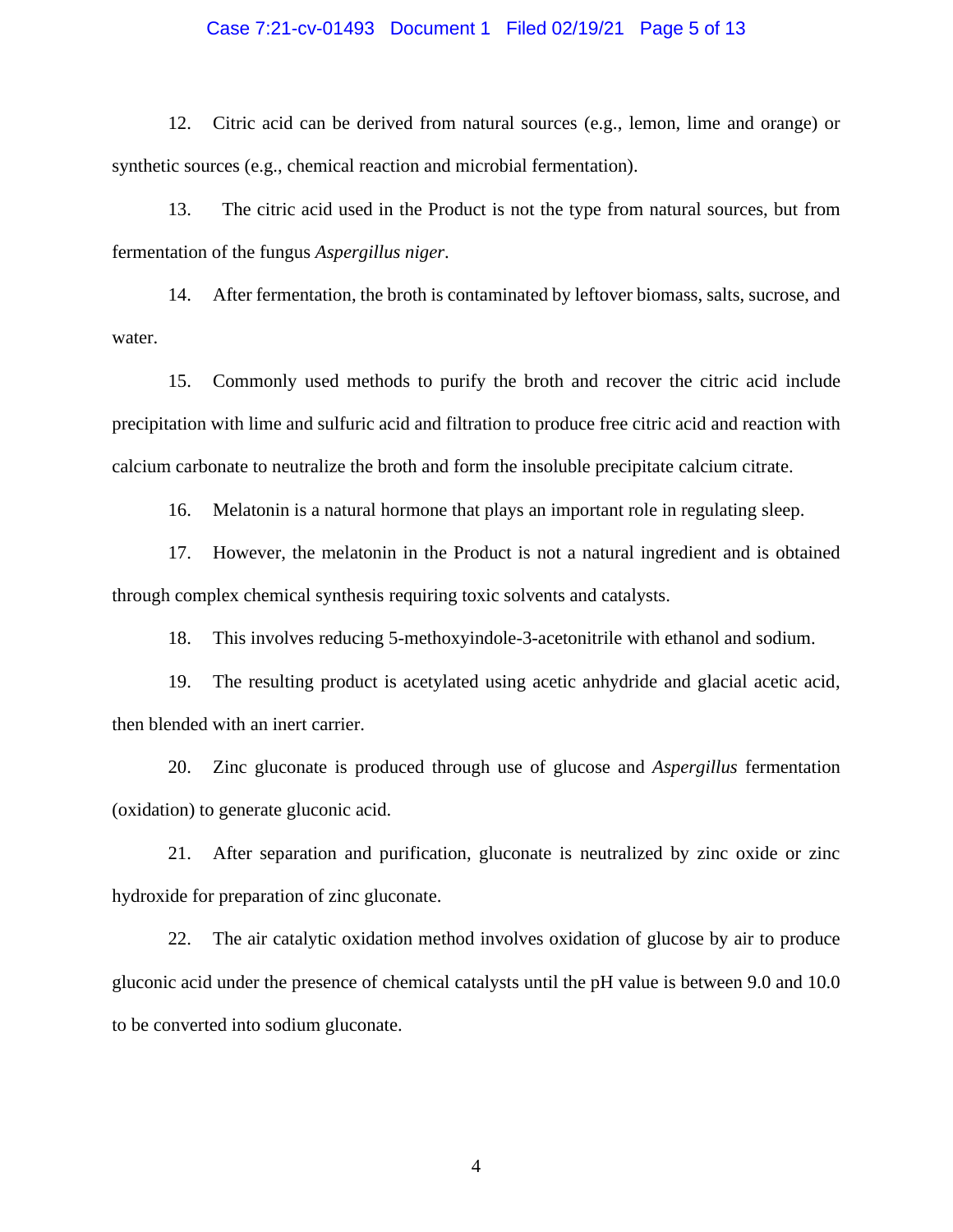## Case 7:21-cv-01493 Document 1 Filed 02/19/21 Page 6 of 13

23. After filtering and separating the catalyst, the sodium gluconate solution is oxidized by strong acid cations into high-purity gluconic acid solution.

24. Then, it is reacted with zinc oxide or zinc hydroxide to form zinc gluconate.

25. Reasonable consumers must and do rely on defendant to honestly report what its products contain – natural ingredients, especially active ingredients that are natural.

26. Defendant misrepresented the Products through affirmative statements, half-truths, and omissions.

27. Defendant sold more of the Product and at a higher price than it would have in absence of this misconduct, resulting in additional profits at the expense of consumers.

28. Had plaintiff and the proposed class members known the truth, they would not have bought the Product or would have paid less for it.

29. As a result of the false and misleading representations, the Product is sold at a premium price, approximately no less than no less than \$6.99 for 4 OZ, excludingtax, compared to other similar products represented in a non-misleading way, and higher than it would be sold for absent the misleading representations and omissions.

## **Jurisdiction and Venue**

30. Jurisdiction is proper pursuant to Class Action Fairness Act of 2005 ("CAFA"). 28 U.S.C. § 1332(d)(2).

31. Under CAFA, district courts have original federal jurisdiction over class actions involving (1) an aggregate amount in controversy of at least \$5,000,000; and (2) minimal diversity.

32. Plaintiff Akiela Babb is a citizen of New York who seeks to represent a class of New York citizens.

33. Defendant Zarbee's, Inc. is a Delaware corporation with a principal place of business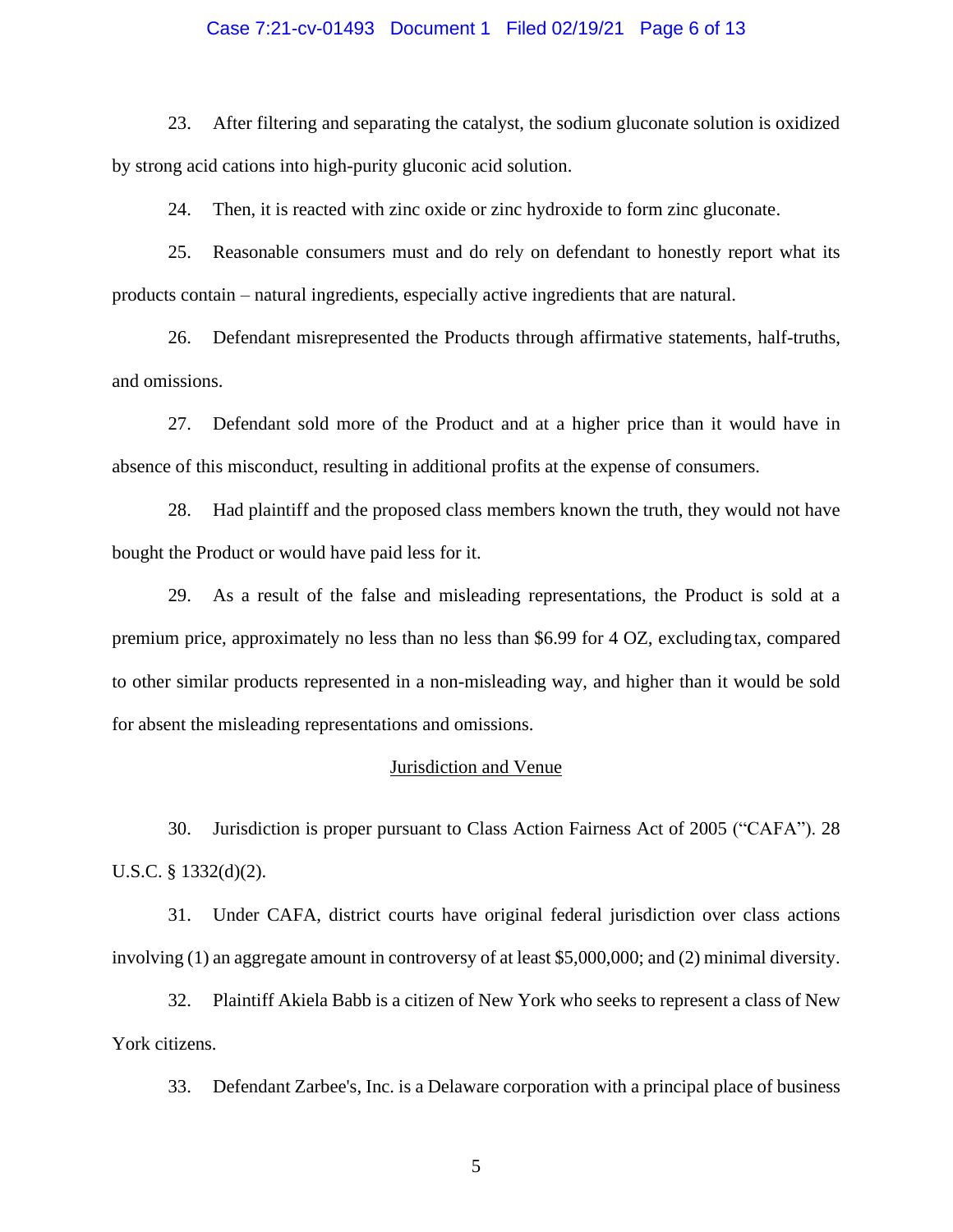## Case 7:21-cv-01493 Document 1 Filed 02/19/21 Page 7 of 13

in Draper, Salt Lake County, Utah.

34. Diversity exists because plaintiff Akiela Babb and defendant are citizens of different states.

35. Upon information and belief, sales of the Product and any available statutory and other monetary damages, exceed \$5 million during the applicable statutes of limitations, exclusive of interest and costs.

36. Venue is proper because a substantial part of the events or omissions giving rise to the claim occurred here – plaintiff's purchase of the Product.

37. Venue is further supported because many class members reside in this District.

#### Parties

38. Plaintiff Akiela Babb is a citizen of Newburgh, Orange County, New York.

39. Defendant Zarbee's, Inc. is a Delaware corporation with a principal place of business in Draper, Utah, Salt Lake County.

40. Defendant is a maker of drug-free cough suppressant and immune-support products which differ from traditional versions of these items because they are based on honey.

41. Defendant was acquired by Johnson & Johnson Consumer Inc. in 2018.

42. The Product is sold to consumers from retail and online stores of third-parties across the country.

43. Plaintiff bought the Product, Zarbee's Naturals Children's Cough Syrup\* + Mucus with Dark Honey, Grape Flavor, on one or more occasions within the statute of limitations for each cause of action alleged, from one or more locations, including Walgreens, 82 N Plank Rd Newburgh, NY 12550, between January 17 and February 17, 2021.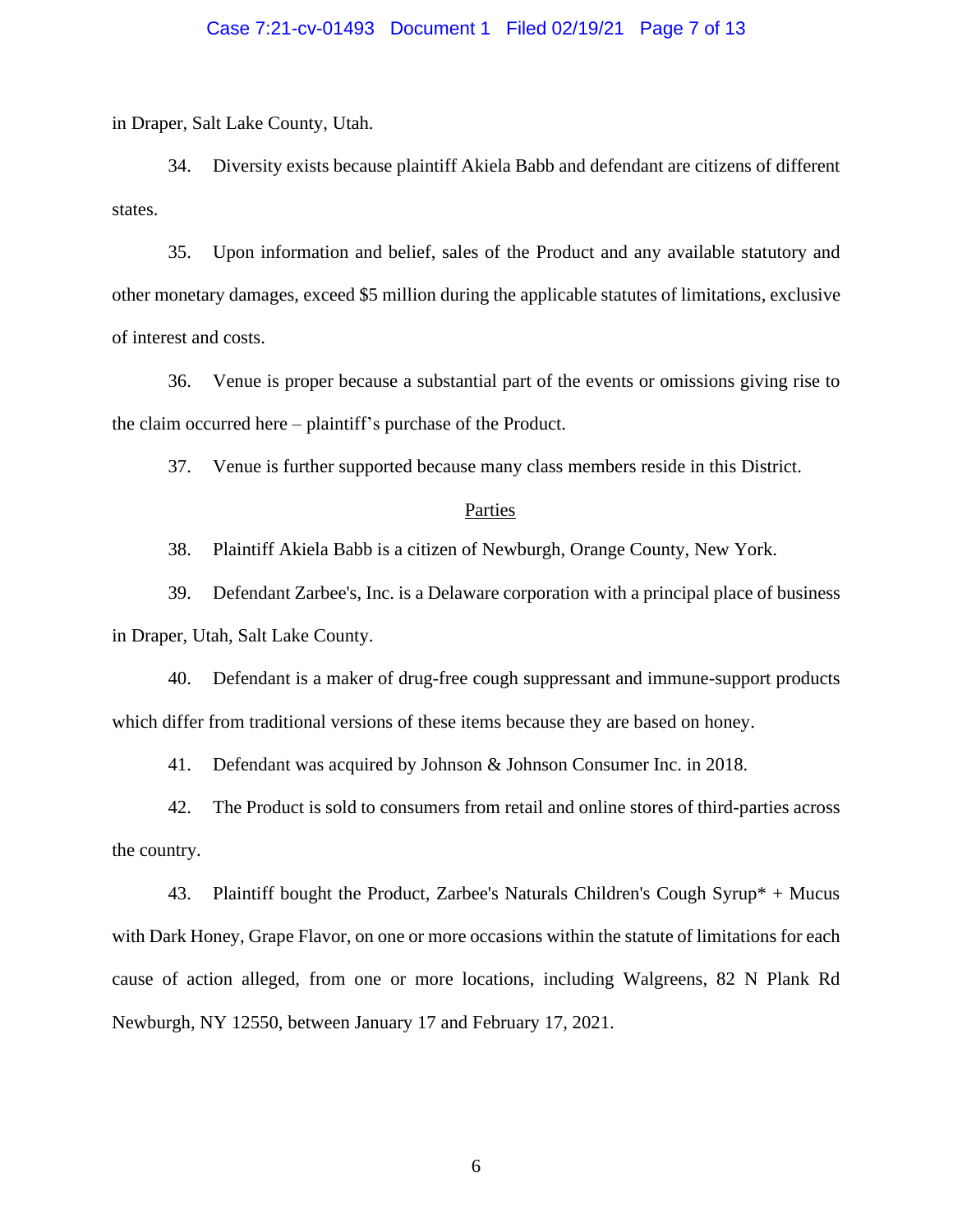## Case 7:21-cv-01493 Document 1 Filed 02/19/21 Page 8 of 13

44. Plaintiff bought the Product at or exceeding the above-referenced price because she wanted to buy a product with the qualities and attributes represented herein and relied upon what the label indicated and/or omitted.

45. Plaintiff would not have purchased the Product in the absence of Defendant's misrepresentations and omissions.

46. The Product was worth less than what Plaintiff paid and she would not have paid as much absent Defendant's false and misleading statements and omissions.

47. Plaintiff intends to, seeks to, and will purchase the Product again when she can do so with the assurance that Product's labeling is consistent with its composition.

#### Class Allegations

48. The class will consist of all purchasers of the Product who reside in New York during the applicable statutes of limitations.

49. Plaintiff seeks class-wide injunctive relief based on Rule 23(b) in addition to a monetary relief class.

50. Common questions of law or fact predominate and include whether defendant's representations were and are misleading and if plaintiff and class members are entitled to damages.

51. Plaintiff's claims and basis for relief are typical to other members because all were subjected to the same unfair and deceptive representations and actions.

52. Plaintiff is an adequate representative because her interests do not conflict with other members.

53. No individual inquiry is necessary since the focus is only on defendant's practices and the class is definable and ascertainable.

54. Individual actions would risk inconsistent results, be repetitive and are impractical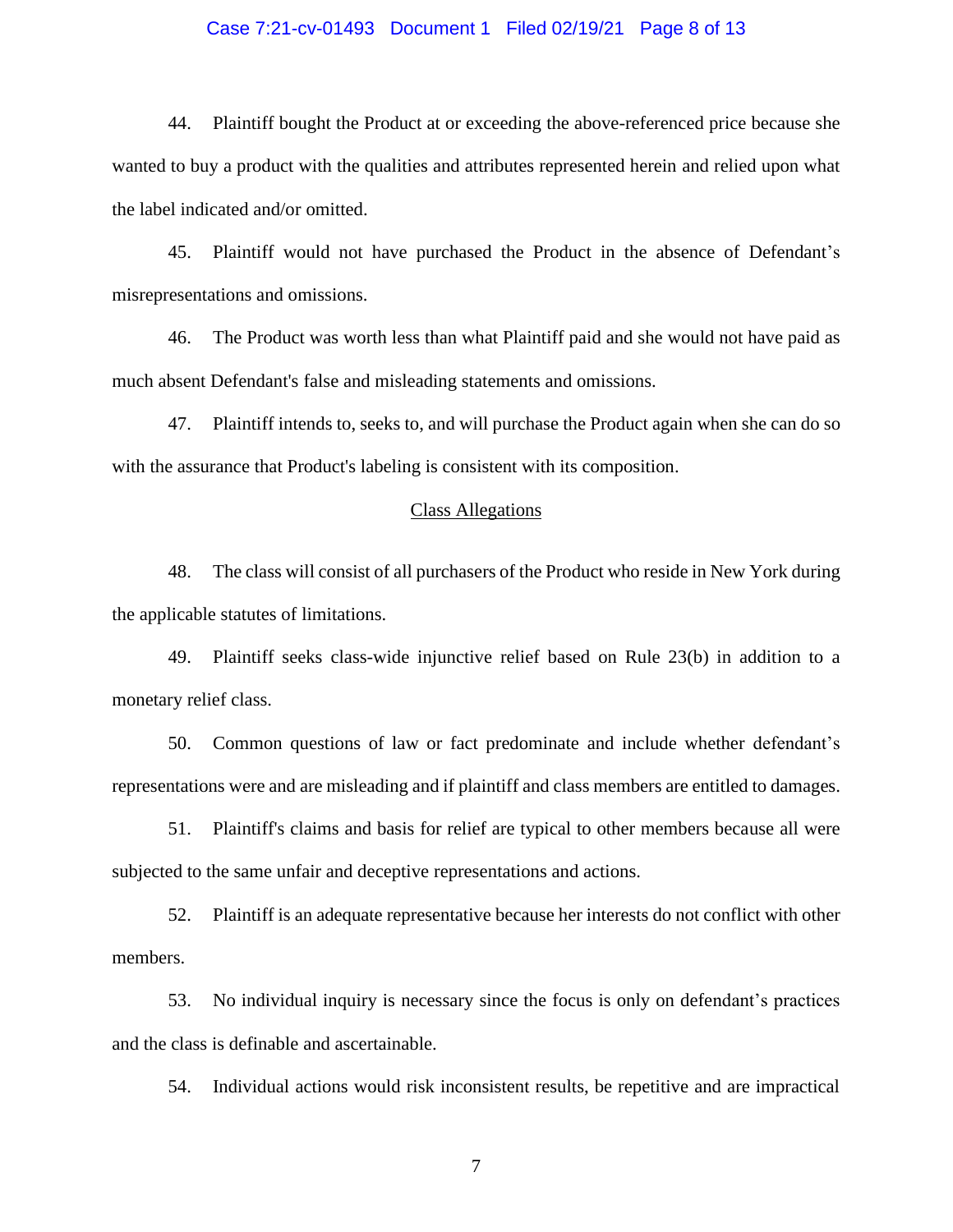### Case 7:21-cv-01493 Document 1 Filed 02/19/21 Page 9 of 13

to justify, as the claims are modest relative to the scope of the harm.

55. Plaintiff's counsel is competent and experienced in complex class action litigation and intends to protect class members' interests adequately and fairly.

56. Plaintiff seeks class-wide injunctive relief because the practices continue.

## New York General Business Law ("GBL") §§ 349 & 350 (Consumer Protection Statutes)

57. Plaintiff incorporates by reference all preceding paragraphs.

58. Plaintiff and class members desired to purchase products with the attributes highlighted by the labeling and marketing.

59. Defendant's acts and omissions are not unique to the parties and have a broader impact on the public.

60. Defendant misrepresented the Product through its statements, omissions, ambiguities, half-truths and/or actions.

61. Defendant intended that Plaintiff and the Class rely upon Defendant's deceptive conduct, and a reasonable person would in fact be misled by this deceptive conduct.

62. Defendant knew or should have known that its representations about the Product's flavoring source were material and likely to mislead consumers.

63. Plaintiff and class members would not have purchased the Product or paid as much if the true facts had been known, suffering damages.

## Breaches of Express Warranty, Implied Warranty of Merchantability and Magnuson Moss Warranty Act, 15 U.S.C. §§ 2301, *et seq*.

64. Plaintiff incorporates by reference all preceding paragraphs.

65. The Product was manufactured, labeled and sold by defendant and warranted to plaintiff and class members that it possessed substantive, functional, nutritional, qualitative,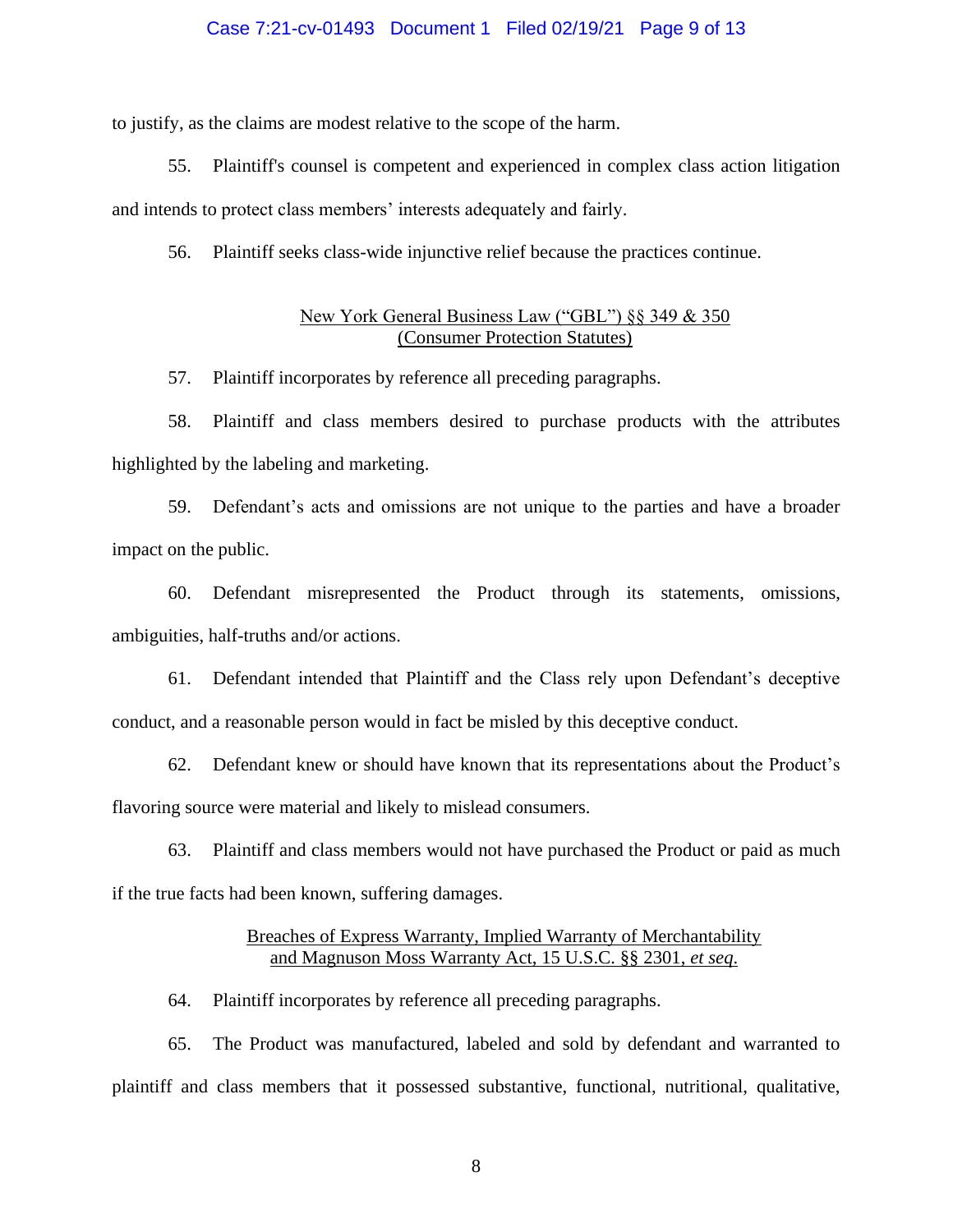### Case 7:21-cv-01493 Document 1 Filed 02/19/21 Page 10 of 13

compositional, organoleptic, sensory, physical and health-related attributes which it did not.

66. The presence or absence of the relevant components was expressly and impliedly warranted to Plaintiff and others.

67. Defendant had a duty to disclose and/or provide non-deceptive descriptions and marketing of the Product.

68. This duty is based on Defendant's outsized role in the market for this type of Product – non-traditional medicinal-like products.

69. Plaintiff provided or will provide notice to defendant, its agents, representatives, retailers and their employees.

70. Defendant received notice and should have been aware of these misrepresentations due to numerous complaints by regulators and consumers to its main office over the past several years regarding the Product.

71. The Product did not conform to its affirmations of fact and promises due to defendant's actions and were not merchantable because they were not fit to pass in the trade as advertised.

72. Plaintiff and class members would not have purchased the Product or paid as much if the true facts had been known, suffering damages.

#### Negligent Misrepresentation

73. Plaintiff incorporates by reference all preceding paragraphs.

74. Defendant had a duty to truthfully represent the Product, which it breached.

75. This duty is based on defendant's position, holding itself out as having special knowledge and experience in the sale of the product type.

76. The representations took advantage of consumers' cognitive shortcuts made at the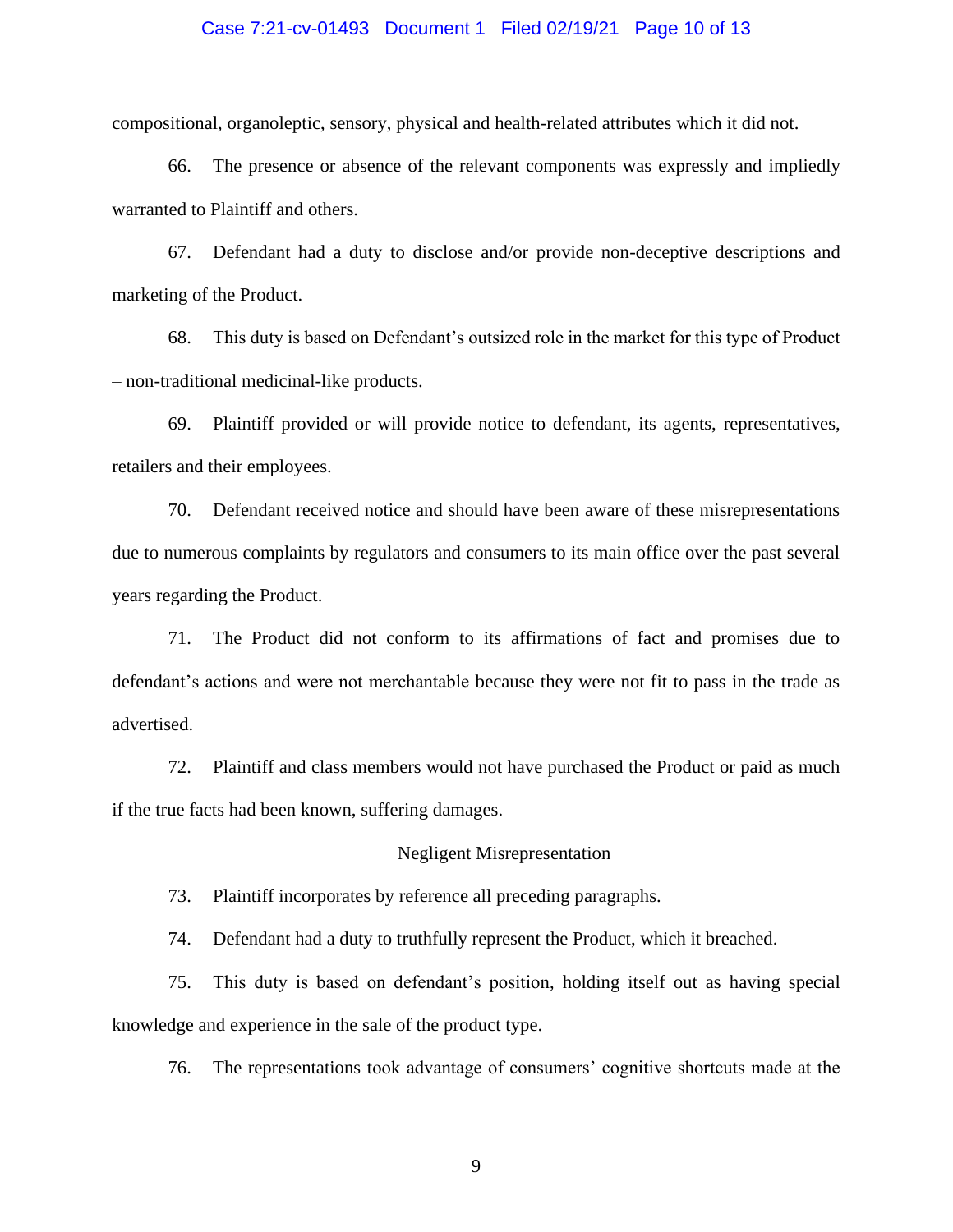## Case 7:21-cv-01493 Document 1 Filed 02/19/21 Page 11 of 13

point-of-sale and their trust in defendant, a well-known and respected brand or entity in this sector.

77. Plaintiff and class members reasonably and justifiably relied on these negligent misrepresentations and omissions, which served to induce and did induce, the purchase of the Product.

78. Plaintiff and class members would not have purchased the Product or paid as much if the true facts had been known, suffering damages.

#### Fraud

79. Plaintiff incorporates by reference all preceding paragraphs.

80. Defendant misrepresented and/or omitted the attributes and qualities of the Product.

81. Defendant's fraudulent intent is evinced by its failure to accurately disclose the issues described herein, when it knew not doing so would mislead consumers.

82. Plaintiff and class members would not have purchased the Product or paid as much if the true facts had been known, suffering damages.

#### Unjust Enrichment

83. Plaintiff incorporates by reference all preceding paragraphs.

84. Defendant obtained benefits and monies because the Product was not as represented and expected, to the detriment and impoverishment of plaintiff and class members, who seek restitution and disgorgement of inequitably obtained profits.

#### Jury Demand and Prayer for Relief

Plaintiff demands a jury trial on all issues.

**WHEREFORE**, Plaintiff prays for judgment:

1. Declaring this a proper class action, certifying plaintiff as representative and the undersigned as counsel for the class;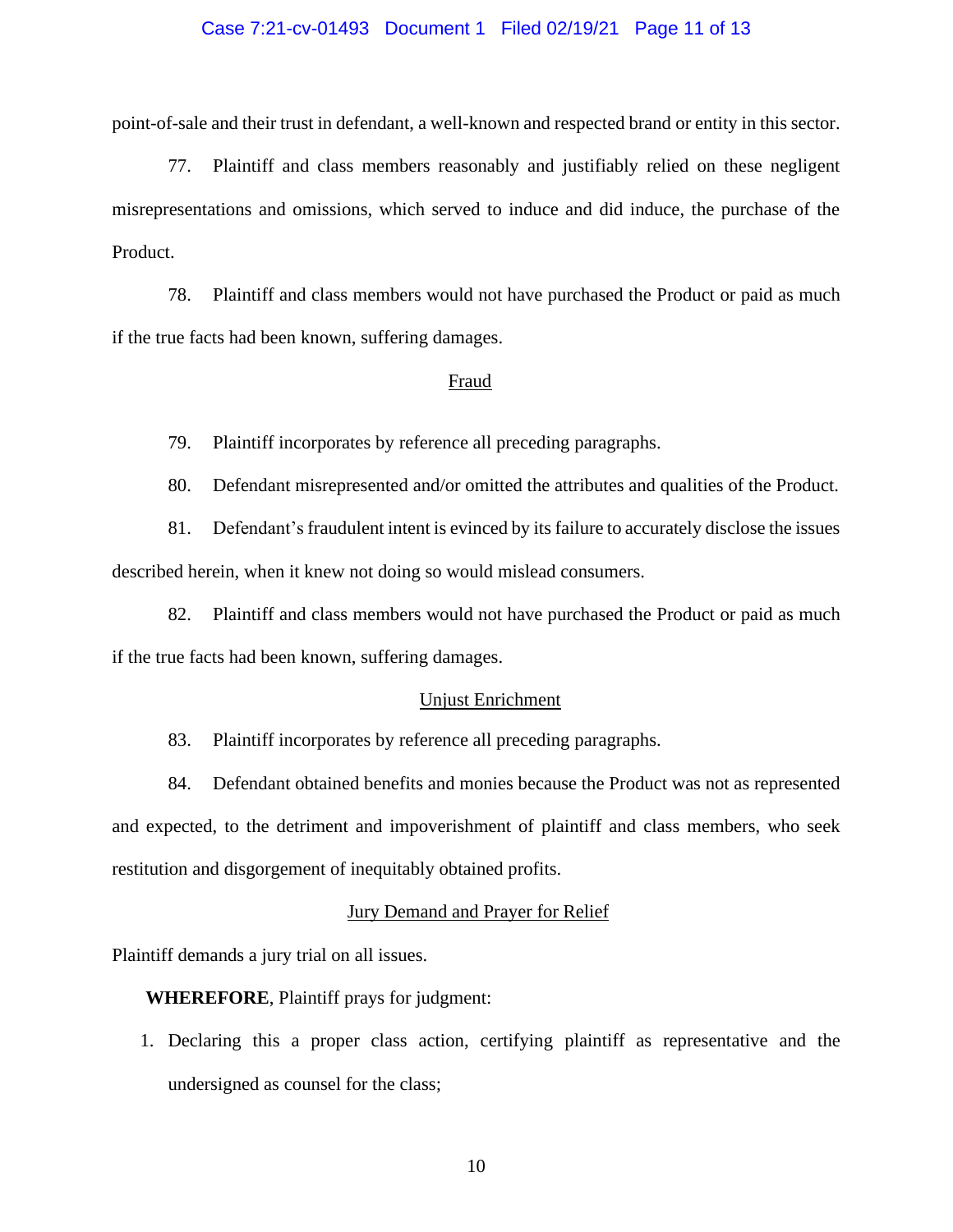- 2. Entering preliminary and permanent injunctive relief by directing defendant to correct the challenged practices to comply with the law;
- 3. Injunctive relief to remove, correct and/or refrain from the challenged practices and representations, and restitution and disgorgement for members of the class pursuant to the applicable laws;
- 4. Awarding monetary damages, statutory damages pursuant to any statutory claims and interest pursuant to the common law and other statutory claims;
- 5. Awarding costs and expenses, including reasonable fees for plaintiff's attorneys and experts; and
- 6. Other and further relief as the Court deems just and proper.
- Dated: February 19, 2021

Respectfully submitted,

Sheehan & Associates, P.C. /s/Spencer Sheehan Spencer Sheehan 60 Cutter Mill Rd Ste 409 Great Neck NY 11021-3104 Tel: (516) 268-7080 Fax: (516) 234-7800 spencer@spencersheehan.com